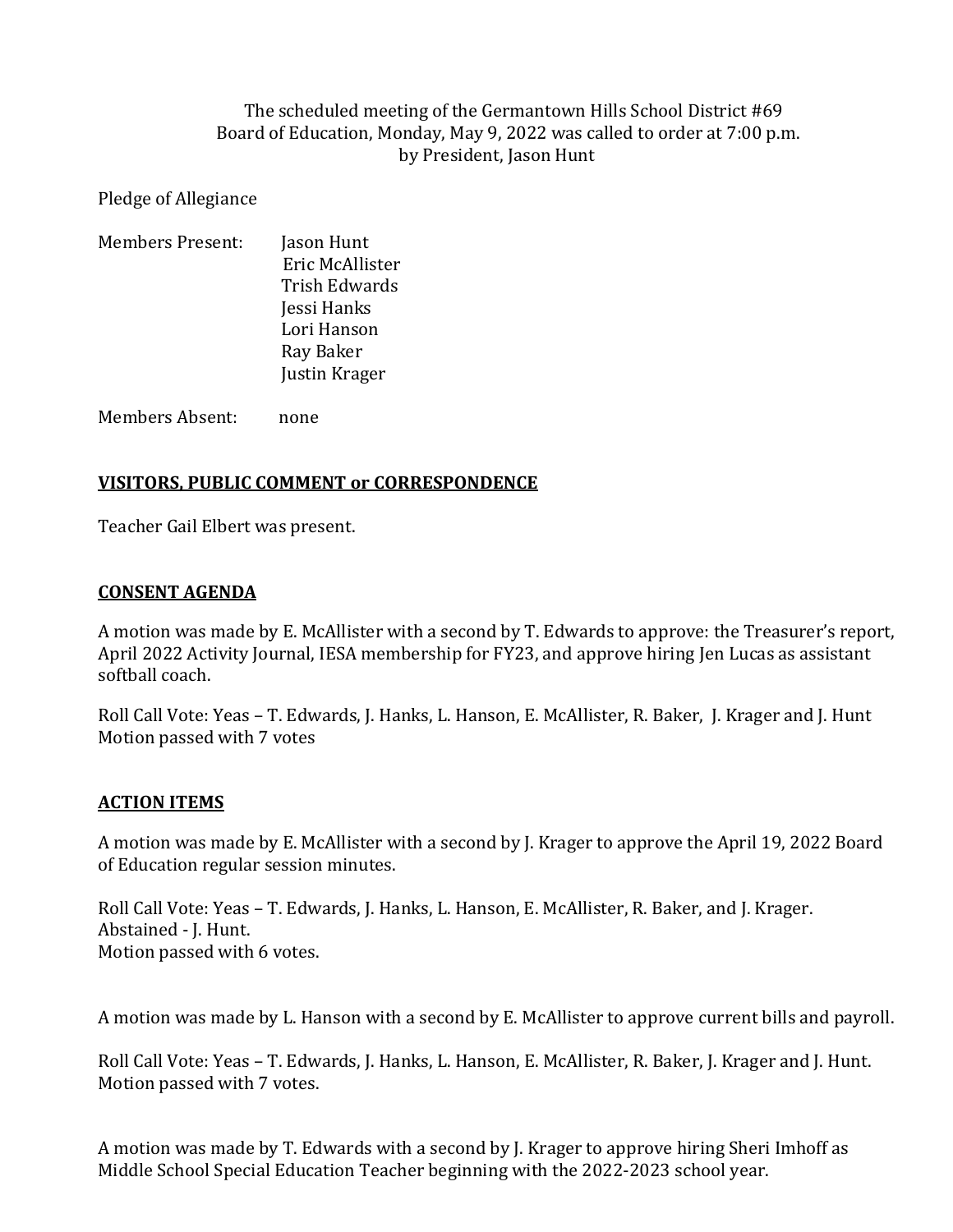Roll Call Vote: Yeas – T. Edwards, J. Hanks, L. Hanson, E. McAllister, R. Baker, J. Krager and J. Hunt. Motion passed with 7 votes.

A motion was made by L. Hanson with a second by J. Hanks to approve a proposal from Heart Technologies for additional security cameras in the amount of \$9,818.17. In the last few months several blind spots have been identified, especially in the West Gym. We will be shuffling some current cameras and getting some new ones. Sixty percent of the labor will be covered by a federal grant and we can also use some sales tax revenue.

Roll Call Vote: Yeas – T. Edwards, J. Hanks, L. Hanson, E. McAllister, R. Baker, J. Krager and J. Hunt. Motion passed with 7 votes.

A motion was made by E. McAllister with a second by R. Baker to approve increasing student and adult lunch prices from \$2.75 and \$3.25 to \$3.00 and \$3.50 respectively beginning with the 2022- 2023 school year. The USDA audited the school 3-4 years ago and told us we needed to raise prices to \$3. Metamora High School and Metamora Grade School are at these prices currently.

Roll Call Vote: Yeas – T. Edwards, J. Hanks, L. Hanson, E. McAllister, R. Baker, J. Krager and J. Hunt. Motion passed with 7 votes.

### **OTHER BUSINESS, REPORTS, DISCUSSION AND INFORMATIONAL ITEMS**

### **PRINCIPALS REPORT**

# **Germantown Hills Elementary Principal's Report**

May 9, 2022 *Dr. Shelli Nafziger*

- *Curriculum/Staff:*
- Steve Oertle: Steve continues to support our standards-based reporting system by giving guidance to the teachers and administration.
- Student Recognition Breakfast: The 4th-grade teachers helped me honor two deserving students at the Illinois Principal Association breakfast on May 2nd. Ty Vaughan and Keegan Waggoner and their parents were treated to a breakfast and recognition ceremony alongside children from other schools.
- 4th Grade Showcase: The 4th-grade showcase returned on Thursday, April 21st for the first time since 2020! The students performed demonstrations of some of the activities we do together in music class, including singing, playing a variety of instruments, moving to the form of music, and even dancing to folk music. We also invited a family member down to the floor to perform our last folk dance together. It was a great night, with lots of smiles, laughter, and music-making!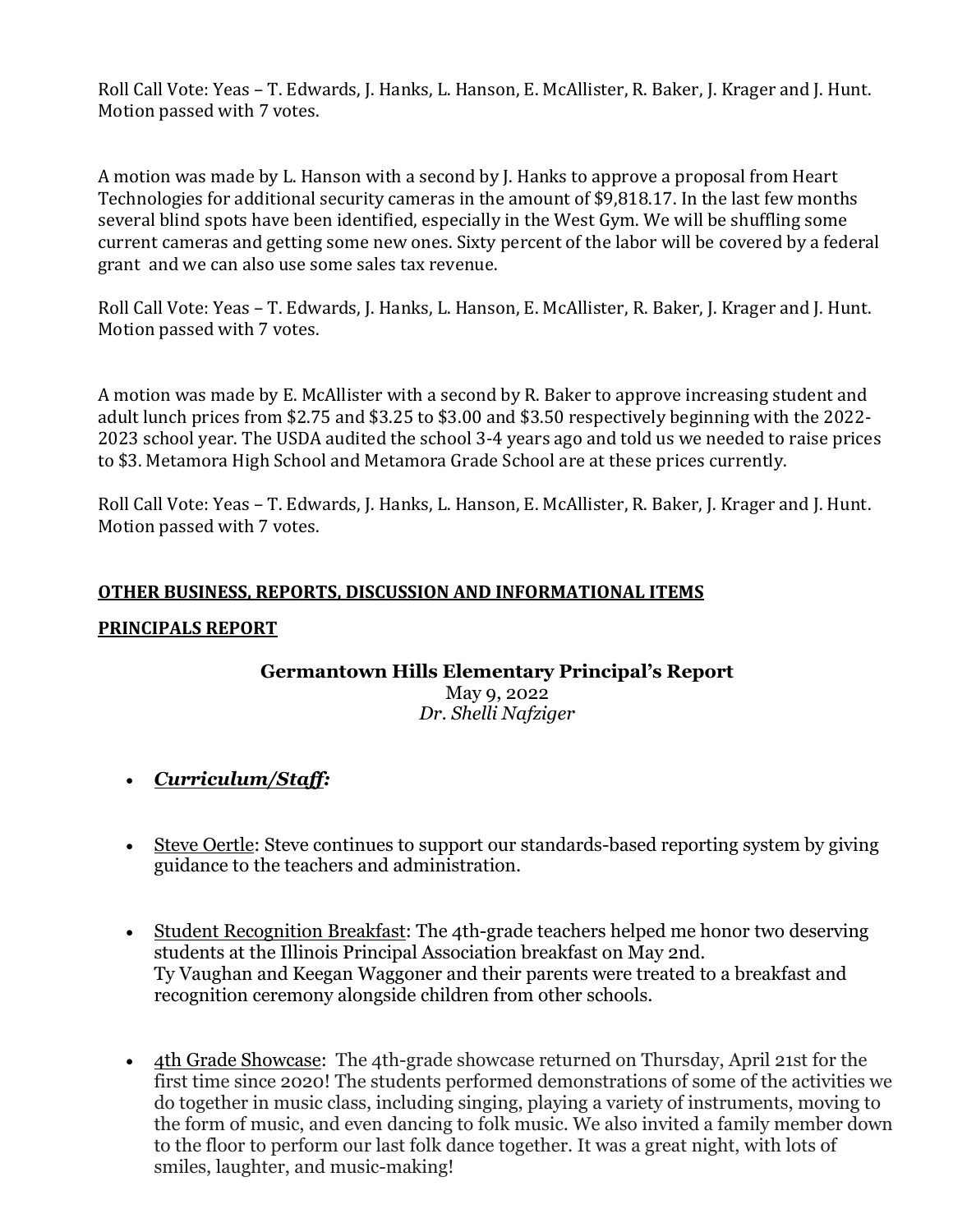- 3rd Grade Pioneer Program: The 3rd-grade Pioneer program will return next Tuesday, May 10th. Students are currently reading "Little House on the Prairie" and learning about this time in our country's history. This is a great opportunity for students to see that lessons carry across all subjects, as their reading, history, art (log cabins), physical education, and music all come together. Students will perform four songs and square dance for the audience, and I'm sure it will be a great performance!
- Author Visit: On April 28th, author Jordan Sonnenblick visited our school. Some of his books include Dodger and Me, the Boy Who Failed Show in Tell, and Drums, Girls, and Dangerous Pie. This particular book won the Rebecca Caudill Award for the state of Illinois. During his presentation, he spoke to our students about becoming happy adults by pursuing their dreams. He also encouraged students to find ways to help others. One special class even ate lunch with Mr. Sonnenblick. Feedback from the special day has all been very positive. Both students and teachers really enjoyed meeting and listening to Jordan and many students have purchased signed copies of his books.
- BOGO Book Fair/Teacher-Staff Appreciation/PJ & Family Reading Night/Art Glow Show: The first week of May is a special week because it's an opportunity to celebrate our teachers and staff for the amazing work they do with children. In addition, our PTO has created a BOGO Book Fair, PJ day to celebrate our love of literature and reading. Lastly, Amy Ward has done an amazing job creating the Art Glow Show to showcase the artwork of our students. The month of May always brings about exciting "extras" to our school days/nights and it's a fun-filled way to conclude the school year.

# *Upcoming Information:*

- May 9th *-* MAP Testing This will be our last MAP data point to show student growth and rate of progress. We look forward to seeing student data and sharing our successes with our parents.
- May 13th
	- Laps 4 Life
	- SIP Early Dismissal
	- Erin's Law Presentation for Faculty Mrs. Albrecht helped to set up Erin's Law presentations for our students to talk about "good touch/bad touches."
	- Angie Fischer's last day celebration Words cannot express the gratitude I have for Mrs. Fischer's 15 years of service. She has served the children, families, and staff of GHSD #69 for 15 years with grace & integrity. Her hard work and dedication will be missed.
- May 20th Term 3 Ends
- May 23rd St. Jude Celebration
- May 26th Last Day of Kindergarten
- May  $27th$  Field Day  $(1-4)/$ Kindergarten Screening
- June 1st Early Dismissal/Report Cards/Retirement Luncheon

# *Current Enrollment:*

- $\bullet$  ECE 17
- $\cdot$  K 84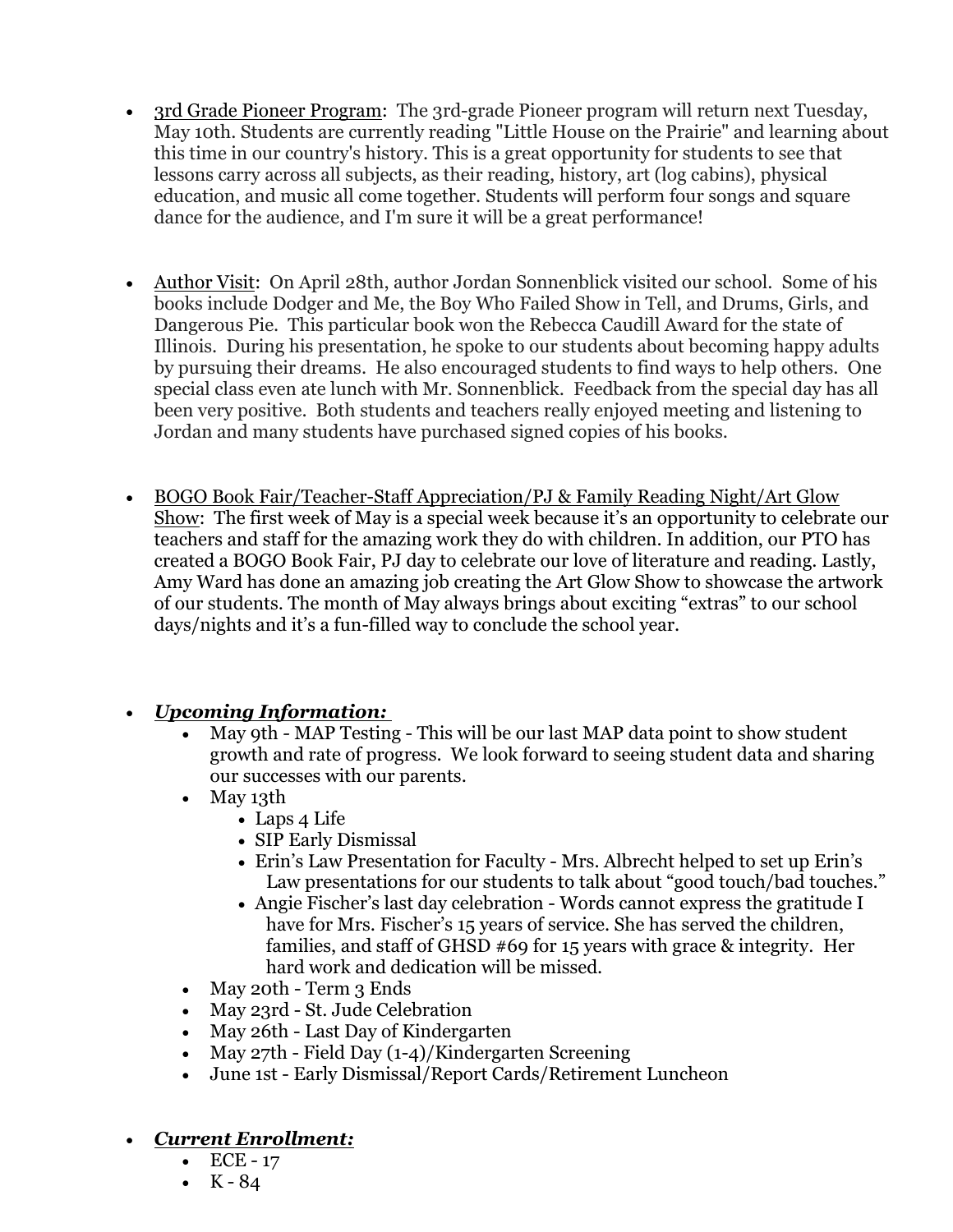- 1st 81
- 2nd 93
- $3rd 98$
- $\cdot$  4th 79
- Enrolled Out 9
- *TOTAL ECE-Grade 4 Enrollment=461 students*

# *2022-23 Kindergarten Registration:*

At this time we have **69** kiddos registered.

Germantown Hills Middle School Principal's Report May 9, 2022 Ms. Kate Williams

# **Curriculum/Staff/Events**

• Our 7th and 8th graders will participate in Service Day on Friday, May 13th. Students will help to clean the buildings and grounds at Great Oaks Church, Snyder Village, Mended Hearts and the Peoria Riverfront. This is a great opportunity for our students to give back to the community. ●We will be adding a 6th grade enrichment math class to our curriculum next year. In the past, we have only offered this for 7th and 8th grade, so we are excited to expand the program! ●We will complete our Spring MAP testing this week. These are our last state tests for the year! ●Do we have any interest in 5th grade students participating in extracurricular activities next year? We typically don't allow this until 6th grade, but have been discussing the possibility. ●We will have Erin's Law presentations on May 16th and 17th. Erin's Law requires that all public schools implement a prevention-oriented child sexual abuse program that teaches students ageappropriate techniques to recognize child sexual abuse and tell a trusted adult. ●We will be kicking off our Laps for Life fundraising event with an assembly on May 13th. Students will raise money to then participate in our Laps for Life event on May 23rd. Kona Ice will be here and there will be tons of fun outside activities for the students to participate in. ●Congratulations to our graduates! Next week is their final week here at GHMS.

# **Enrollment**

- Current Enrollment Numbers: 377
- $\circ$  5th 89
- $\circ$  6th- 96
- 7th- 96
- $\circ$  8th- 94

# **Extracurriculars/Events**

● Art Club has some of their art work from this year displayed in the main entrance near Mr. Mair's office. We are currently working on some digital landscapes. Mrs. Rajtora is going to be working with me on a special class where they will have the chance to print their own t-shirt using one of our winning designs from earlier in the year. We are just fine tuning details on this. 6th Grade Art Club students will be attending the Fine Art Exhibition at the Courthouse on May 11th.

• Our Spring Chorus Concert will take place at MTHS on Monday evening, May 9th. The 5th Grade Chorus, 6th Grade Cadet Chorus, 7th/8th Grade Concert Chorus and Show Choir are working hard and looking forward to their performance! The bands and choruses will also be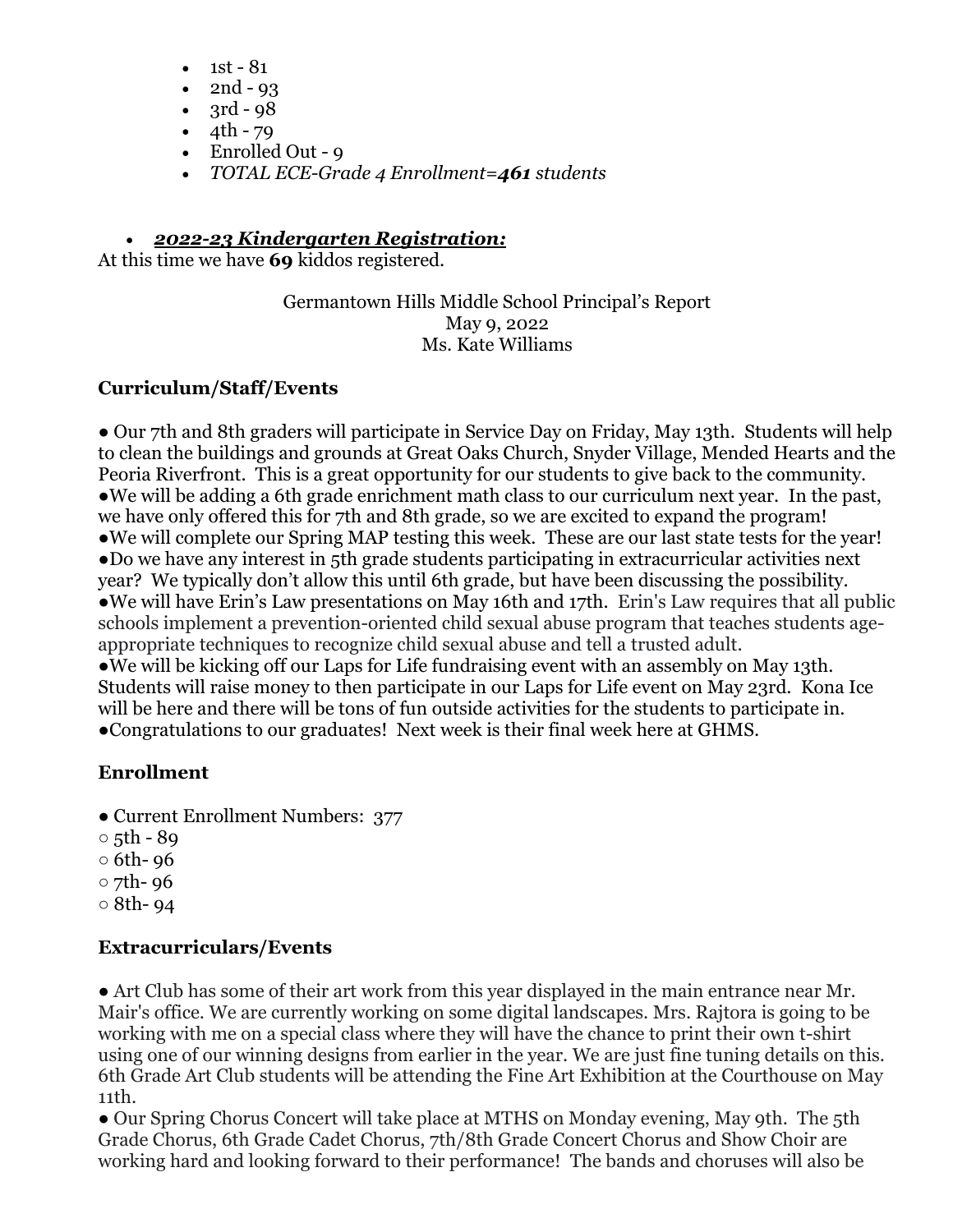performing at the Spring Festival of the Arts on Wednesday, May 11th and our annual Music Awards night will be Thursday, May 12th.

● The Scholastic Bowl team ended their season with a record of 11-3. They lost in the final round to regional champs, Washington Middle. Both coaches are looking forward to another season next school year!

• The track team is gearing up for the sectional track meet and, hopefully, state! The team has brought home many medals and ribbons, as well as two team trophies in the past couple of weeks from the Conference Track Meet at Tremont and St. Mary's Relays at Metamora. The coaches are proud, hopeful, and confident in our athletes as they near the end of their season. Go Warriors! • Cheer and dance have both had their tryouts for next year and fielded great teams. They will practice over the summer and be ready for our basketball seasons next year.

• Knitting Club will meet a couple more times before we wrap up for the year. We ended with 13 members and every student was able to complete at least one project, with many completing multiple projects. We look forward to next year and plan to make projects to donate to charity. We also ask for donations of yarn and other knitting supplies to continue our efforts next year.

● Upcoming Events:

- 5th Grade Field Trip to see the Chief's May 11th
- Floor Hockey Championship Assembly May 16th
- Graduation May 19th
- 8th Grade Field Trip to Six Flags May 20th
- Laps for Life May 23rd
- 7th Grade Field Day May 25th
- 6th Grade Field Day May 26th
- 7th Grade Field Trip to the Lincoln Museum May 26th
- 5th Grade Field Day May 27th
- 6th Grade Field Trip to Wildlife Prairie May 27th
- Honors Assemblies and Last Day of School June 1st

**Thank you to our PTO for Family Reading Night** – On May 3<sup>rd</sup>, the PTO hosted a Family Reading Night that ended up being a huge success. The turnout was amazing! D. Mair wanted to give a huge shout out to our PTO and the teachers and staff who volunteered that evening.

**Update on School Mascot** –Unfortunately, the plan that was developed has not turned out as everyone had hoped. K. Williams and D. Mair updated the Board on what they would like to do moving forward. They will bring a new plan to the board in June or July. The Board would like to replace the signs out front with only the school name and no mascot sooner rather than later.

**Transfinder Update** –D. Mair updated the board on what has been accomplished so far with the implementation of the Transfinder program and what still needs to be accomplished in order for it to be operational. D. Mair will update the board next month about where we are.

**Update on Germantown Hills Athletic Compex** – Included in the Board packet are the minutes from the May 2nd steering committee meeting. The closing for the Engineer RFQ's is Wednesday, May 11th at 1:00 p.m. J. Krager, E. McAllister, Chris Tyra and D. Mair are meeting at 4:00 p.m. on that date to narrow down the bids or possibly select one to recommend for Board approval. D. Mair also included in your board packets the funding schedule for \$6.5M as requested as well as what it would look like for \$7M.

**Insurance Renewal Rates** –Included in the board packets are the renewal rates for our different insurances as provided by Unland and Co. They will not be able to get our Cyber renewal until later.